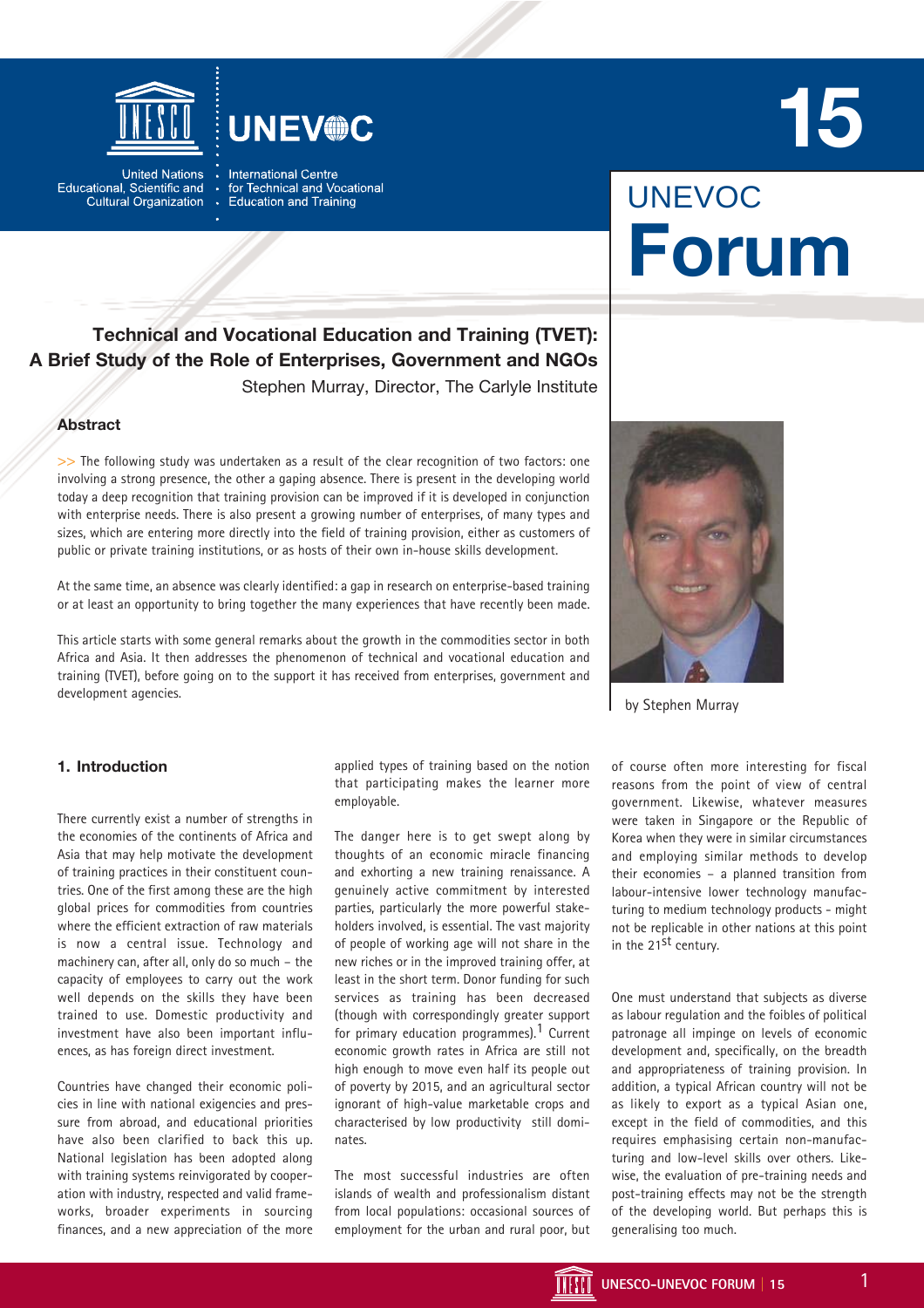Stephen Murray

**Author's details**

It is arguable that only a growth in the private sector will see a change in emphasis away from current situations like training/education dominated by supply-driven policies that ignore employment growth areas or identification of specific skills needs, or that are beholden to the demands of a now contracting civil service, and towards the skills match articulated by enterprises, both the great and the small (and hopefully also government).

The roles will be defined thus: government can concentrate on labour market entry or re-entry training while business can devote itself to enterprise-specific training and skills upgrading of new entrants and existing workers – in the latter scenario, if joint responsibility exists, the enterprise should be the more active player. The larger presence of business stakeholders will affect state TVET policy © ILO/M. Crozet

Stephen Murray is director of the Carlyle Institute (www.carlyleinstitute.ie) in Dublin, Ireland. His main work recently, as Senior Education Consultant for the World Bank Group, was as head of a global consultancy to develop operational tools to train employees in developing countries. He also developed training policies and standards for the tourism sector for the government of Mexico.

In 2007, Stephen worked as chief consultant

is a sound point. The chief characteristics of this change can all be said to be related: certain stakeholders take the place of others and expand, while others reduce the parts they play as government takes on a more refereeing role alongside its normal responsibilities. The circle involves:

- I. The appearance or growth of the private (for- profit and non-profit) training market;
- II. Its increased competition with public providers, the lessening of state financial inputs and provision;
- III. The development of laws and authorities by the state (with some stakeholder participation); and
- IV. A rise in enterprise training (often now of a higher quality as dictated by competition and production goals).



for the same eminently business reasons that pressure is being applied to reduce the regulatory barriers to starting or expanding a business, or hiring and firing. Circumstances have changed in certain places such that a flexible and responsive training culture can come into existence as the effective option for many members of the competitive skills market.

That training is better when it responds to market demand rather than as a mismatched offering financed by taxation and payroll levies

Non-training stakeholders who might also have a say in this are parents/guardians, community and development partners, and perhaps regional, sectoral or awarding bodies.

Put simply, the objectives of this circle are to offer programmes leading to practical skills and flexible work attitude, all of this as an aid to employment (whether formal or informal), economic empowerment and social mobility (African Union, 2007, 27) in times of general structural adjustment and some good economic

both to develop the African University of Science and Technology in four countries in Africa and to plan the Gulf of Guinea Oil and Gas Institute that will train and undertake research for the rapidly growing oil and gas industry in Africa. During the same year, he also completed a study for the IDB of the economic and vocational training development of the poorest states in Mexico over the last ten years and how it can be developed during the next decade. Stephen worked for over 10 years as Head of the Centre for International Business Education and Research, Mexico City. He was also editor of The Anahuac Journal, a research journal of the Oxford University Press whose focus is on business affairs in Latin America. Stephen was born in Dublin and educated in Cambridge and Trinity College Dublin.

news. It was found in 2001 that what characterised successful training projects at the national level were clearly articulated procedures involving a strong working relationship between government (though not a proliferation of ministries), implementing agent, local communities and donors, supported by welldefined systems for monitoring and evaluation of training needs and impact studies, along with financial, management and technical audits, all overseen by a capable core team (Johanson, 2001b, 29). There is one element missing from this equation. What is not in the power of most stakeholders is the ability to conjure up more employment – at the end of the day, the former emphasis on training supply was a deception hiding the actual lack of job supply.

# **2. Technical and vocational education and training (TVET)**

Over the past two decades, the emphasis in education in the developing world has been on the provision of primary instruction. This is a wise strategy in terms of later education and training as it will form the basis of the knowledge, skills, discipline and motivation of any academic or vocational schooling that comes afterwards. To put it succinctly: the fact that young people now have a literacy rate 16.3% higher than adults (UNECA, 2005, 73) means that the pool of trainees among this and later generations will probably be easier to train (for instance, not so many will require pre-apprenticeship remedial training).

However, the renewed emphasis on the usefulness of TVET, for the unskilled and semi-skilled, is the result of a pragmatic recognition of the resources that are available, the level of skills of locals, the possibilities of employment or self-employment that pertain, and the degree of assistance (from government, community, donor or enterprise) that can be procured. Its growing importance is partly due to the widely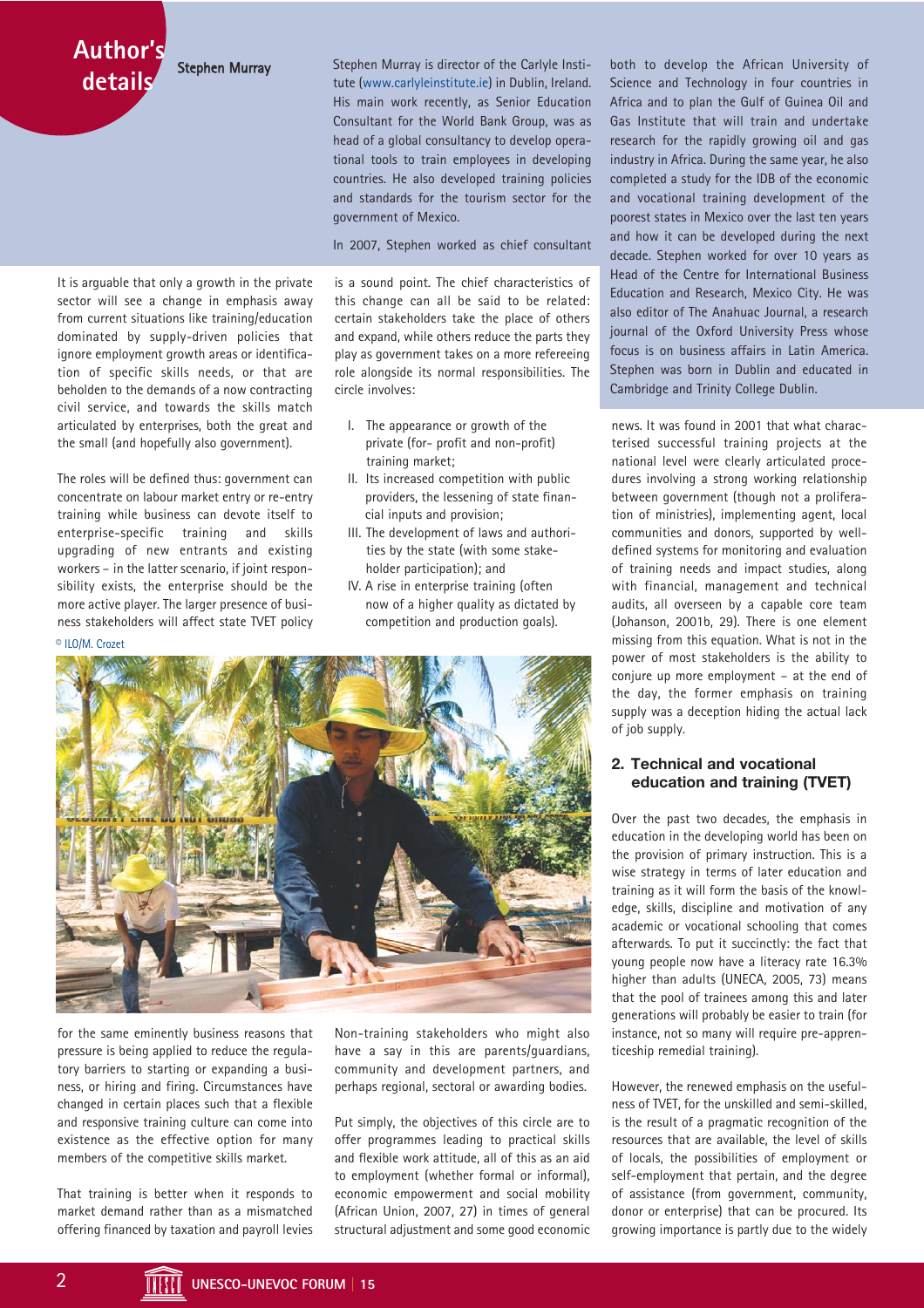applauded experiments that have taken place in regions as different as Latin America and Eastern Asia and the transition countries of Eastern Europe and Central Asia.

The recent circumstances of TVET provision are quite well known: the low esteem it is accorded sits side by side with the high hopes that are invested in it, such as in the Plan for the Second Decade of Education (2006-15) presented by the African Union to make it a central activity in human capacity building on the continent and to support stakeholders to be more active and cooperative in restructuring their rather underdeveloped delivery systems.

There has been a re-evaluation of TVET in the dual role it has in improving economic wellbeing and employment, and in the not so obvious non-economic purposes of civic and cultural equanimity and gender equity. The growing population in many poor areas of the world is not met by a similar increase in wage employment, meaning that many youths are unemployed and without access to training provision of an appropriate focus and quality. A number of individual countries and certain regional groups have made the serious commitment in organizational design, financing, facilities, quality assurance and public/private cooperation to create training authorities. Southern Africa is a good example of this, with certain comparatively successful projects (such as that of Botswana) inciting the ambition of its neighbours.

In this as in other areas, a few companies with sufficient clout have had a deep influence on clarifying the national educational vision (training in this study is held to be part of general education). A number of these initiatives have indeed included company and labour representatives, and some have even progressed beyond the limitations of occasionally listening to their points of view on ad hoc committees to more regular and direct influence on TVET provision (mining companies in South Africa, for example, have acquired a very powerful voice in sector-specific training issues at the national level – see Enterprise Case 1 in chapter Five below).

But it should always be kept very clearly in mind that the objectives of TVET provision, from the point of view of the state, will not always coincide with those of industry; though they do not contradict each other but, on the contrary, are often mutually supportive. For members of the African Union, for example, the priority areas are agriculture, public health and water resources, energy and environmental management, information and communication technologies, construction and maintenance, indigenous and cottage industry, and good governance (African Union, 2007, 32-33).

In a typical developing country, after all, political and business goals might not exactly converge, but training on a national scale will only be successful if government is won over and political commitment is also present (see Johanson and Adams, 2004, 17-19).

But a positive attitude can be created towards TVET even by social outreach measures (such as the International Centre for Entrepreneurship and Career Development (ICECD) in India and Thailand's 'Fix It' centres).<sup>2</sup> Very often,

| TABLE 1 – CHANGING ROLES IN VOCATIONAL EDUCATION AND TRAINING |                                                                                                                                                                |
|---------------------------------------------------------------|----------------------------------------------------------------------------------------------------------------------------------------------------------------|
| <b>OLD PARADIGM</b>                                           | <b>NEW PARADIGM</b>                                                                                                                                            |
| Supply-driven approach                                        | Search for demand-driven approaches                                                                                                                            |
| Training for employment                                       | Learning for employability                                                                                                                                     |
| In-service training                                           | Concept of continuing life-long learning                                                                                                                       |
| Training and focus on the teacher/trainer                     | Self-learning and focus on the learner                                                                                                                         |
| One-time learning                                             | Continuing recurrent life-long learning                                                                                                                        |
| Education and training separated                              | Education and training integrated (a sound<br>general education and broad-based initial<br>training are essential bases for life-<br>long continuing learning) |
| Specialisation in one skill                                   | A search for multi-skilling                                                                                                                                    |
| Skill recognition based on training period<br>and examination | Recognition based on competency and prior<br>learning                                                                                                          |
| Rigid and fixed entry and exit                                | Flexible and multiple entry and exit                                                                                                                           |
| Focus on formal sector                                        | Recognition of the need to focus both<br>onformal and informal sectors                                                                                         |
| Training for wage employment                                  | Training for wage and self-employment                                                                                                                          |
| Centralised system                                            | Decentralized system requiring both strong<br>national and decentralised institutions                                                                          |
| Policy and delivery dominated by state                        | Policy and delivery separate, market-driven                                                                                                                    |
| Governance dominated by the state                             | Participatory governance, recognition<br>ofmultiple actors, social dialogue                                                                                    |
|                                                               |                                                                                                                                                                |

(From ILO. N.D. The Changing Role of Government and Other Stakeholders in Vocational Education and Training)

The challenge to the provision of TVET includes the notoriously low opinion many people have of it. Historically, vocational training has been associated with a paucity of education and ability among those who undertook it, and with very voluble, low-paid work in the informal sector (IS). In many nations, training provision is overwhelmingly an activity of the informal sector (for example, the still very popular informal apprenticeship with a master craftsman in West Africa) and whatever low value awarded to this is habitually attached to TVET in general. For better or worse, the informal sector operates in a world outside the overly-rigid labour regulations (and quite frequently far from the tax collector), and this, combined with the ingenuity of poor entrepreneurs, allows a very wide array of training improvisations to almost spontaneously surface.

young people who only attained junior secondary education were those who took the typical local training offerings, whereas those who completed senior secondary had the qualifications to enter some sort of third-level institution. The presence of vocational/technical education in secondary schools (e.g., very high in Tanzania, low in Malaysia and miniscule in South Africa and Zambia) has an influence on how it is accepted socially as well as on new recruit skills ability at enterprise-entry level.

Beyond the technical/vocational and vocationalised secondary schools, the more formal provision in the past was mainly the responsibility of public providers which had been established for the very practical purpose of creating a workforce possessing those skills necessary for economic progress and healthy

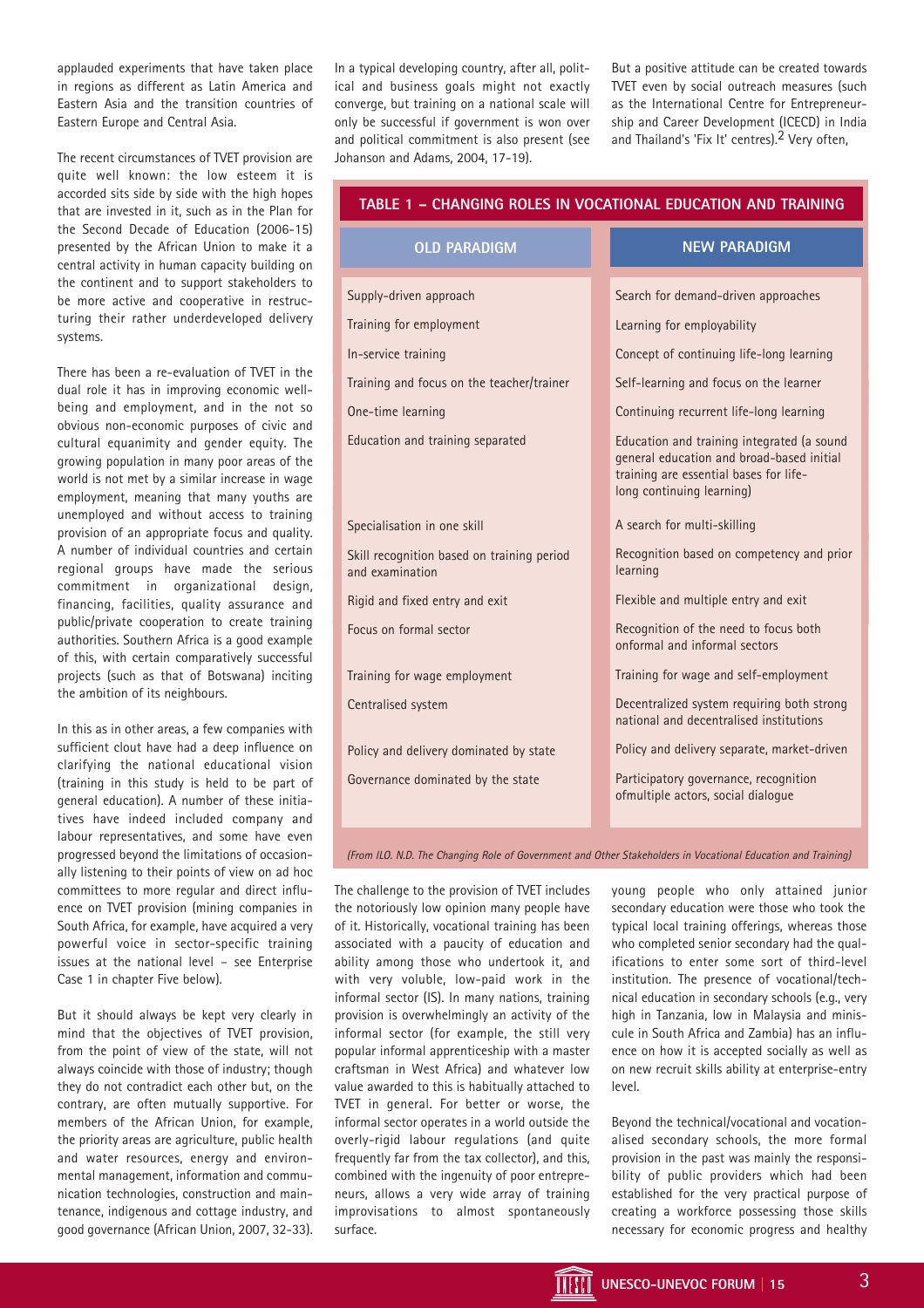employment levels. The inevitable rigidity that comes with centralised management, mixed with a lack of financing, meant that in practice, training was separated from industrial realities – the existence of training provision, rather than its impact, was ticked off as being present and correct.

The growth of private providers (for-profit and non-profit), and the direct influence (incompany, training provider contracts) and indirect influence (pressure on institutes and government) of enterprises, as much as decisions made by politicians, are changing the habit of TVET provision and its status. One danger here is the temptation among private providers to address only those skills that can be cheaply offered and that have mass appeal, therefore not answering skills shortages recognised by enterprises and often not clearly communicated by them. $3$  In addition, one controversial reason explaining why certain types of privately-provided training are not well regarded is because they cater mainly to women (women can comprise a large percentage of trainees: to give an example, it was calculated that women made up 76% of all enrolments in non-government institutes in Ghana (Johanson and Adams, 2004, 95)).

However, there is now wider use of techniques and frameworks based on competency measures and assessments, which act as a realworld foundation to the training of employable skills. This has resulted in greater credibility for any certification that is given to successful learners, an important advance in the context of the very high esteem that academic qualification (useful or not) is shown, and a major part of the inclusion of vocational training in overall educational pathways.

There is even now little appreciation that TVET exists in – indeed is an integral part of – all three educational levels (primary, secondary and tertiary), furnishing occupational skills that often play an essential part of the later success of trainees/graduates in the worplace.4 However, there is also an awareness that seems to be steadily growing that networking (both horizontally and vertically among countries, institutes and companies) can mean greater visibility for this activity, permitting an exchange of experiences and access to funds. The sharing of information and effort can mean that more stakeholders see the benefits of joining a new push to improve TVET provision and widen the range of trade skills that are offered, to men and to women. The prestige of the TVET offer has also been improved by such non-training activities as consulting, technical assistance, rental of often model facilities, data collection and dissemination, and some amount of research.<sup>5</sup>

#### **3. Enterprise support**

The enterprise size, and indeed the way of thinking about and doing business by its managers, can be a major element in decisions concerning training. Survivalist and micro business entrepreneurs will have certain very immediate concerns that are a part of their short-termist perspective, and SME owners will also have their own issues. The managers of a large company could well be convinced that training leads to increased profitability and staff retention, with good results to show for the culture of investing through upskilling or multi-skilling (very fashionable concepts now: for example, they are important components in South Africa's Clothing, Textile, Footware and Leather (CTFL) sector).

The internal obstacle to the initiation and continuance of training is the level of support that is given to it by management staff who may well be very wary of investing a large, cyclical budget and the equipment, facilities and talent of the company in an endeavour

© ILO/J. Maillard

time and preferably with figures in the black. Enlightenment may only come after a period of successful activities and possibly only then because training was "bundled" in as a support mechanism for other innovations (e.g., competency-based learning integrated into companywide quality assurance mechanisms  $1.7$ 

After all, many companies, perhaps the majority, have neither the trained staff nor even the inclination to involve themselves in in-house training (or quite often training in general). The presence of a high-quality private or public provider with programmes designed according to the needs of sector or enterprise itself would then be most welcome. In sum, the inclination not to get involved in in-company training is a fair disposition – the road to effective training provision is littered with the ruins of failures in the public and private field.

There is a central proviso when speaking of training associated with enterprises – indeed it is an obvious one – that the amount of training that is established for or by enterprises is indivisibly linked to the economic state of each



that may appear to be a distraction from the core work of the enterprise itself.<sup>6</sup> They may well feel that the local population is so large, or that the work to be done so elementary, that training can be replaced by taking on locally available capable people or kept rudimentary and implemented on a "just-in-time" basis. By contrast, for example, a number of companies are sufficiently large that they possess the sort of critical mass of employees that facilitates an internal labour market and a preference to generate skills rather than buy in from outside.

For all enterprises, doing business is a numbers game after all – the widespread inability to assess returns on investment in training conflicts with the mindset that requires results plainly presented in the minimum amount of

locality or country. Places with few enterprises will have relatively little enterprise-based or in-company training; enterprises with scant revenues will prefer to spend whatever money they earn on what they see as more pressing needs. But this study addresses the theme without naively assuming that every location has a vibrant company engaged in widely known training practices; though at the same time it does not discount the possibility that practices which work well when industry is closely involved cannot also work well should it be absent or not engaged.

It could be argued that certain specifically incompany TVET has a much better reputation as it is situated in a real-world context of skills needs and uses, salary, promotion and even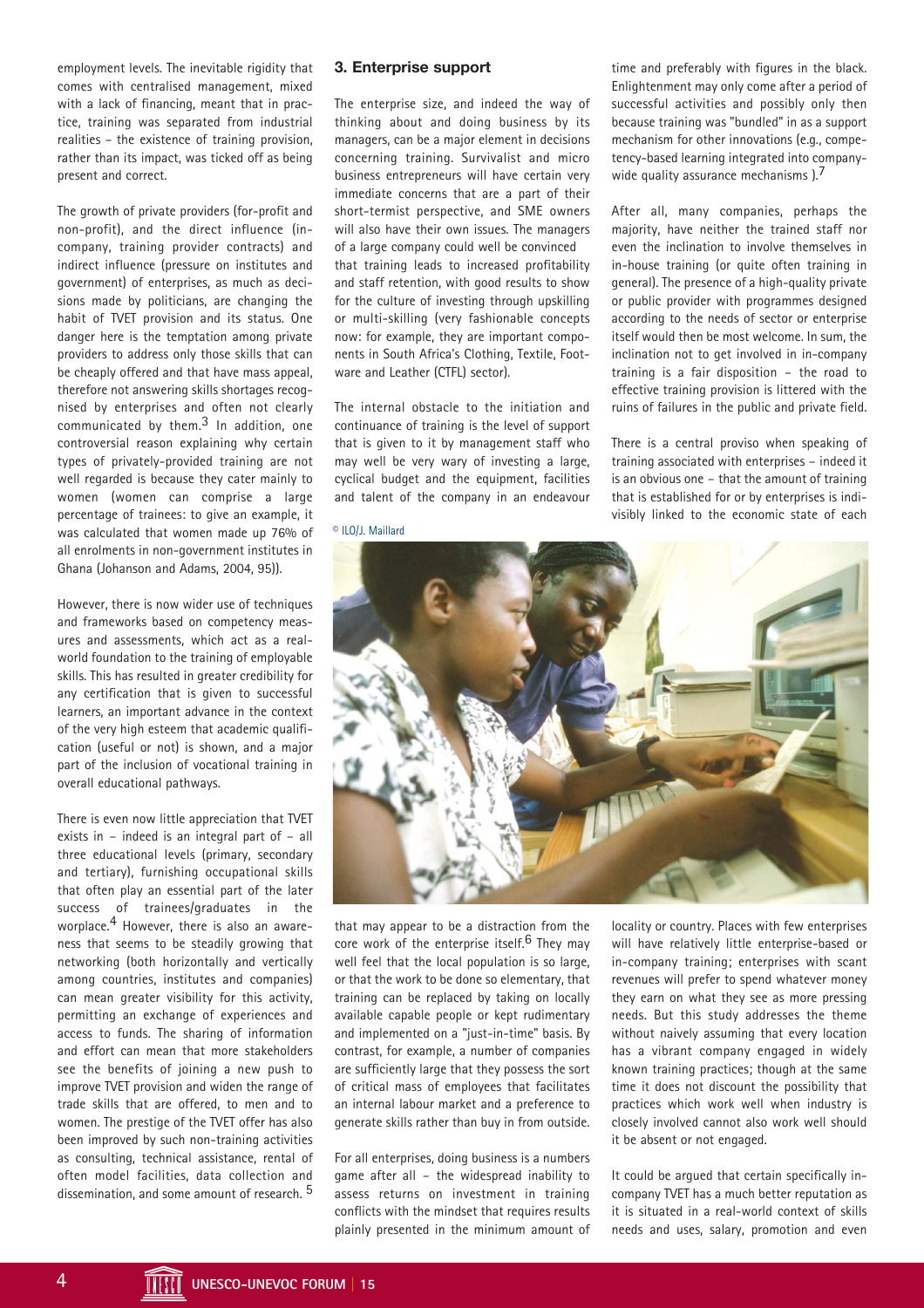mobility to other firms – even its trainers are often industry-experienced and quite possibly still dedicated to the job being trained. Indeed, the very presence of a well-publicised policy within an eminent firm can also enhance the respect shown to TVET. One antidote to the low level of certain training providers, to encourage them to better their work, is through clear communication from the private sector that graduates from institutes they deem incompetent will not be considered as candidates for any jobs the sector may offer. Real encouragement will further involve feedback, donations and workplace experience.

In some countries, there is at present (and there will be in others quite soon) the risk that a gap (of everything from social prestige to employability) will expand not only between informal and formal training but also between training that is enterprise-based and the rest. Governments must listen to the guidance of enterprises as the main and most involved source of information concerning any skills shortages; and naturally those larger firms with higher budgets, skills needs and influence will probably have the most say.

A far-sighted company will integrate noneconomic considerations into its training provision, so that whatever instruction is given is not simplistically based solely on rates of return but will also embrace employee morale, health and safety, and social responsibility. At the same time, there should be positive effects from such engagements for the enterprise that are not merely to do with charity. In the longterm, those firms that create (independently or otherwise) a high-class training culture could be a source of information and guidance with such matters as competency-based curriculum design and skills audit by the local or national government.

The resulting training can be genuinely quite good. In Zambia in 2002, companies had 17% of training ranked in the highest category and only 3% in the lowest (compared to private providers with 61% in the lowest category and public providers with 19%) (figures quoted in Johanson and Adams, 2004, 103).

The very existence of a successful in-company training regime, if it gains a certain fame (and information about training, particularly of the truthful variety, is not always easy to obtain), could well embolden the authorities to carry out general TVET reforms, starting with performance acting as the basis of any licensing or funding. The influence could well extend out to other enterprises and training providers in general, for exactly the same reasons and with like ramifications. The constraints are the obvious ones: the level of motivation among decision-makers, availability of funds, capacity of whatever system

or institution is involved, disinclination on the part of the enterprise to create or engage in an advocacy system, and so on.

As such, it can be well expected that, whatever the positive repercussions that may appear, these will be the result of outside players participating as followers or colleagues in the skills development project of a firm or sector, as much as the same enterprises deliberately involving themselves in TVET reforms. However, there is no reason why this will not then be of benefit to the population at large, in giving them new skills or upskilling them and generally making them more capable employees or enterprise-owners.

(even leading to such nuanced appeals to provide distance learning options and include entrepreneurship-based TVET in national development programmes in places like Central and East Africa (UNEVOC, December 2005, 11)).10

The obvious ways that government can help the development of skills is to make training happen in the first place (by giving potential trainees a good educational base and through financing, regulation and provision of vocational offers) and to make it worthwhile (by job creation). It can properly link educational and training policies with "agro-industrial" developments (Ajao, 2008).

#### **BOX 1 - ROLES OF COMPANIES IN ESTABLISHING TYPES AND QUALITY OF TRAINING**

- 1. Direct training (in-company by own employees or by others contracted from outside)
- 2. Acceptance only of candidates with preferred training/certification/etc.
- 3. Voicing its preoccupations to ministers and other stakeholders, in direct participation (e.g., membership in committees) or indirectly (e.g., lobbying); this may well include at some stage addressing primary and secondary education (as trainees are weak or capable primarily because of their formative education) as well as adult literacy and numeracy (as in the company commitment to ABET in South Africa).
- 4. Sponsorship of institutions in some manner (e.g., public or private providers) that fulfil its requirements.
- 5. Public airing of its needs and minimum requirements.

# **4. The role of government**

A government can only welcome with open arms the development of a training sector that appears to obey the dictates of its own profitmaking (and indirectly job-creating) business imperatives, and that sets out to give its employees the knowledge and skills that arise from these commercial imperatives. The overseeing of training in many nations has been a rather overlooked occupation or undertaken in isolated stop-start interventions in the formal technical and commercial sectors;<sup>8</sup> however, as we will see later, there have been very great strides to eradicate this failing.

It is easy to imagine that certain members of the public authorities will be personally uncomfortable with this business-based training provision (originating in the fear that it could make certain public TVET jobs obsolete or in need of painful reworking),  $9$  but it could just as easily be seen as a tremendous opportunity to bring relatively dynamic providers into a public-private grouping in sore need of guidance about curriculum content, industrycentred working habits, and entry into the promised land of competent on-the-job training and employment creation. There is a recurring call for a government/provider/enterprise partnership in different parts of the world

Many commentators have stated their opinion that government should restrict its role to preemployment training, financing and administration of training provision, and leave actual training provision either to a much more autonomous, decentralised public training sector, the socially committed non-profit private entities, or the market-driven for-profit training providers. One could argue that, in practice, a single body cannot competently run both the provision and the regulation of training - one has to suffer because of greater attention paid to the other. Companies work with all three and at the same time also represent another alternative, though one that is mostly not open to the public at large but to either apprentice/trainee recruits or current employees.

The government can involve itself in businessbased training through a number of influences:

>> It can reduce the number of ministries (with their generally short-term appointees and therefore short-term application of policy) that have control of training so that conflicting decisions are not made to confuse the unnecessarily underdeveloped training provision11 (DFID, 2007, 21-22; Canagarajah et al, 2002, 22-23). This can be the simplified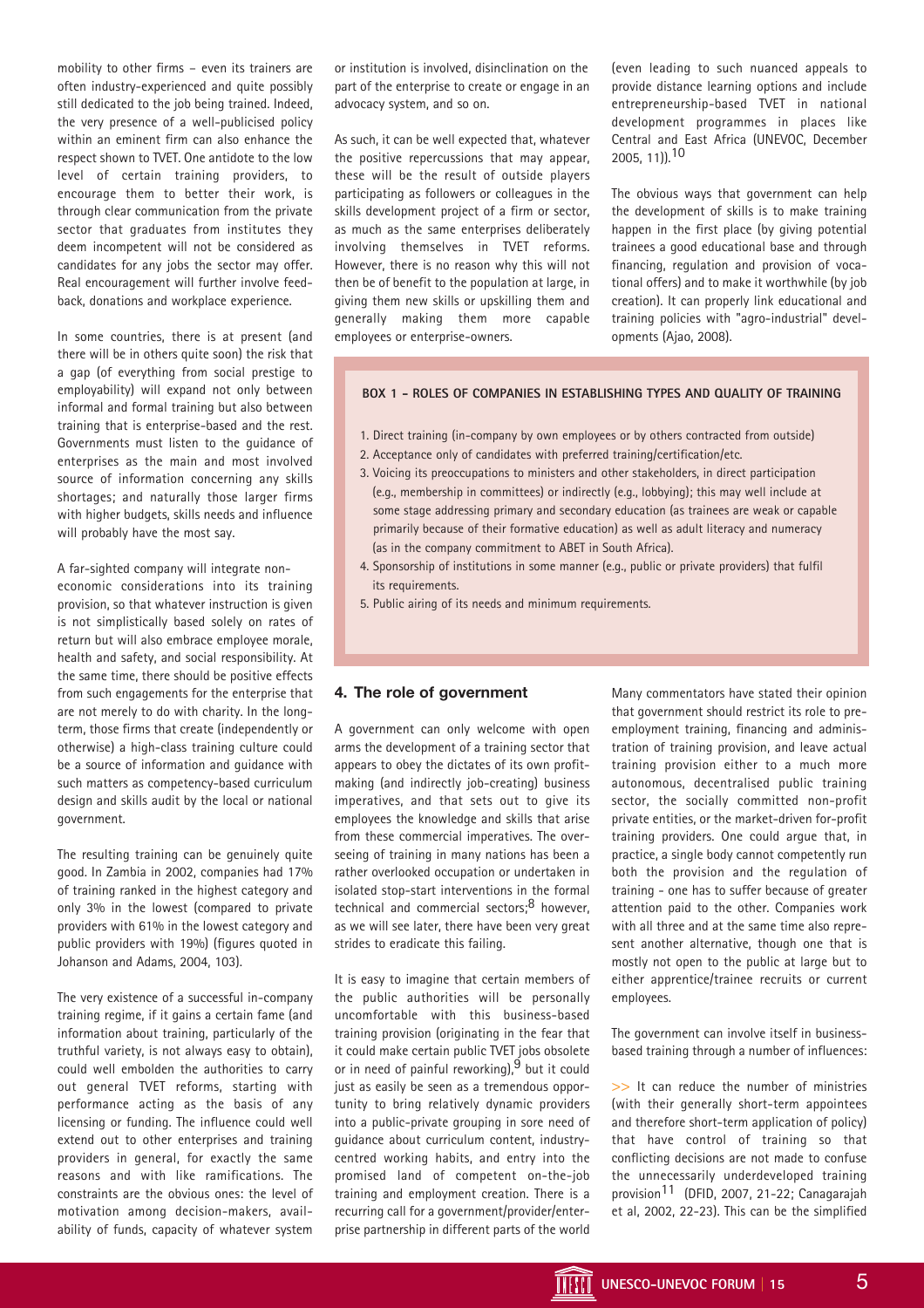channel for employer-worker input, costsharing measures and training relevance.

>> Legislation that directly affects the provision of training or that regulates some activity that will indirectly influence company commitment to training (e.g., minimum percentage of employees from disadvantaged groups, indigenous ownership levels<sup>12</sup>). However, as well as more widespread business-based training, lowering regulatory obstacles may allow unregistered entrepreneurs offering training of poor quality to prosper.

>> The government may invest more to modernise its own vocational/technical institutions and bring industry-specific skills training into the curriculum not only of staterun training providers but also of general secondary schools, their vocational and technical peers, and higher education<sup>13</sup>.

>> Financial support of vocational activities, specifically involving the establishment of a levy system and the rate to be paid, the efficiency of a system to fund training (through receipt of grants or tax deduction, etc.), direct subvention by the government (capital funding, land or building donation, bursaries, etc.) based on quality of training provision (e.g., competency framework in place) and objective outcome measures (e.g., placement of trainees in employment), and even discontinuance of VAT on pedagogic equipment.

>> A government may not be the initial instigator but moves to create national qualifications authorities<sup>14</sup> and its associated frameworks/equivalencies. System compliance processes (e.g., accreditation) and partnerships are inevitably a responsibility of the government, and inter-regional advances can only happen through contact and cooperation between governments<sup>15</sup> (which is not to say that sectoral cooperation between companies, for example, cannot also occur).

>> Trying to have a state-funded (and often state-controlled) provider piggy-back on the pedagogically useful possibilities of industry linkage: relatively simple collaborations could involve workplace instruction, employers invited to help curriculum development or training in their role as industry experts, etc. But there also exists the possibility of deeper institutional linkages and regular sponsorship of activities (again, whether a company, even with a highly developed in-house training provision, will want to get involved is another matter).

>> Conducting data-gathering and assessment exercises (of a comprehensiveness equal to a typical national learning assessment) concerning the need for training in general, what it should consist of and at whom targeted provision should be aimed; and publicise this properly to counteract the suffocating lack of ability among many enterprises to assess returns on training.

>> The greater involvement of informal and formal enterprises in skills development will make governments address their skills enhancement needs instead of over-concentrating on institutional secondary and tertiary education to the detriment of TVET growth and improvement; it might also make them realise that exposure to skills training is not sufficient on its own to create jobs or raise incomes (see, for example, the related remarks in DFID, 2007, 1-3).

>> Supporting in-house training strengths (soft skills, leadership development, companyspecific skills upgrades, broad apprenticeships, etc.) and encourage in-house investment of at least 3.5% of payroll in training.16

>> There is a need for government to improve their TVET system because of the dependence of all training activities on governmentsourced provision, either directly through funding and hiring of public provision or indirectly through teaching material production and employment on a part-time basis of trainers trained and/or working at public institutions, etc.

>> The government can organise high-class training programmes specifically for managers of business-based training so that the very best knock-on effect can be achieved.

>> Governments will be the principal contact for donors and development bodies, and they can channel some of the support in cash or kind they receive to business-specific skills development.17

>> Companies have also been invited onto committees that oversee matters relating either to national training developments or to more specific local or sectoral advances; their input could have some direct bearing on such weaknesses as education policy analysis and recurrent financial procurement and disbursement.

For a generation, governments were involved more in poverty-reduction campaigns than in the encouragement of economic growth (clarified by a mix of threats and incentives from international development bodies). Therefore their emphasis has been on primary education.<sup>18</sup> When they were involved in training provision, their motivation was often based on labour supply pressures that resulted in stopgap expansion of public education and training. However, recently there has been a return to considering appropriate training

provision for enterprises. State involvement in the supply of skills hasn't always been underachieving: to give two examples, the intervention of government has a good track record in countries like Singapore and South Korea.

A wise government will evaluate the location, quality and aptness of national training provision to identify where weaknesses lie and how to dilute or eliminate the problem. Thus, if a company is providing a sound training service (admittedly often for reasons of self-interest) and it appears the best option in that locality, it would be intelligent to support the maintenance or even extension of that same service to the benefit of locals. The reduction of fiscal or regulatory impediments would be a start, as would help in training better trainers/assessors/facilitators and providing better teaching aids.

Of course, it may also be the case that the company is not willing to get involved with a body that is by definition a social rather than an entrepreneurial organ, and one that is often lethargic, voluble and sometimes corrupt in its operations. Even the most competent of government stakeholders will find their ability to support business-based training rather constrained by the magnitude of challenges facing the public training system, structural adjustment programmes, a decline in development assistance flows and a distributive system that puts a low priority on the private sector, and an absence of collective bargaining (with employers, unions, etc) to encourage training, among other factors. Even the monitoring system, which is a crucial government service using quantitative and qualitative indicators to diagnose training implementation, can be relatively under-developed, the problems being a focus on infrastructure over collection and analysis of information, inappropriate personnel, and technically weak and ad hoc performance.

What government can do as a minimal support to in-company training is to design:

- I. A helpful policy environment starting with a reduction in training regulation,
- II. Better linkages through improved facilitating institutions and processes (so that the private sector knows about and participates in qualifications, framework, funding,trainer training, etc.),
- III. Application of best practices in workplace-education interventions by listening to employer/employee views, and
- IV. More effective information systems (that would, for instance, highlight ways to reduce opportunity costs).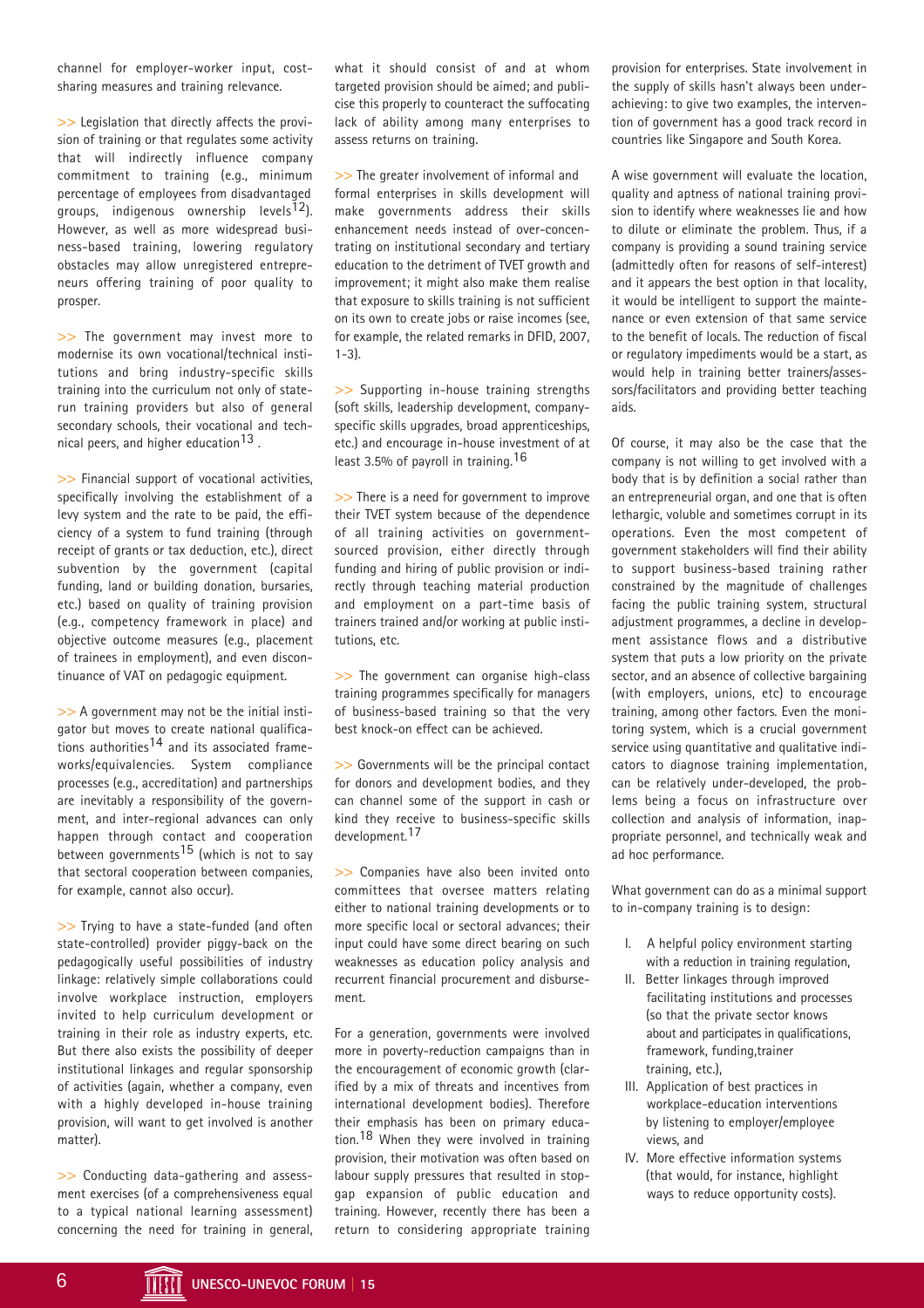Getting involved with government may mean submitting to their administration of accreditation, financial results, minimum hours of instruction, admission levels, centrally controlled examinations, trainer's wages and qualifications, tuition charges, etc. This would be a frightening loss of independence for a business, even if it does not involve a core business activity – training is after all a core necessity. A government can get involved in sponsoring vocational training for vague medium- to long-term reasons, for instance ones related to macro-economic projections. On the other hand, an enterprise gets involved usually for very specific "skills enhancement  $\leftrightarrow$ commercial well-being" reasons, with activities disciplined by identified skills needs and time constraints, among others.

This is why governments may be excited by the model training culture practised by larger companies, for example. Their confidence can be so great that they delegate training management to major corporate organisations: Latin America has had a great deal of experience of this (Peru's Servicio Nacional de Adiestremiento de Trabajo Industrial (SENATI) is a good example, as is Mexico's Instituto de Capacitación de la Industria de la Construcción (ICIC)). But the unhelpful interventions described above also explain why the same companies might like to stay clear of government interference.

#### © ILO/M. Crozet



### **5. The major Development Agencies and TVET**

A brief comment could be made here concerning the expressions of support for TVET by the major development bodies.

The World Bank's Vocational and Technical Education and Training policy paper on provision in the developing world dates back to May 1991. It assigns to government the role of facilitator rather than provider and emphasises what it considers to be the key changes required for training to be effective:

- I. Proper economic and labour market analysis,
- II. Programmes to strengthen quality and access to replace pre-vocational training,
- III. Private training to be encouraged by policy reforms,
- IV. Public training to be more responsive and efficient, and
- V. Evolution of government-donor participation.

The International Labour Organization (ILO) has a series of vocational training recommendations (e.g., for fishermen/seafarers, etc.) along with other instruments concerning such important issues as skills recognition and certification. In these recommendations, there is great emphasis made on "consultation with

the employers' and workers' organisations involved" along with "collaboration with other countries, as well as with international organisations, in setting up joint ... training schemes ... as [such] cannot be covered by national programmes" (ILO, 1966). Its "Decent Work" policy framework states clearly how essential skills development is for both the formal and the informal sectors.

This highlighting of TVET contrasts with its absence in most poverty reduction strategies in developing nations (Bennell, 1999, 1- 2). For example, there is no explicit mention of skills development in the Millennium Development Goals of the United Nations, although there is, of course, no reason why poverty-alleviating TVET initiatives cannot be included in the subsequent policies established by individual governments based on the MDGs.

UNESCO comments directly on training provision in several documents containing recommendations to "guide national decisionmakers to develop effective, relevant and equitable policies of education and training" (UNESCO and ILO, 2002, 2-3). These are effectively a summary of internationally acknowledged sound standards and practices (the Convention on Technical and Vocational Education (1989) and the Revised Recommendation concerning Technical and Vocational Education (2001)). They support the idea that training should be given a high priority, that it be appropriately funded, and that national coordinating bodies be set up. They also specifically welcome the participation of "professional associations, workers, employers and other interested parties" (UNESCO, Convention on Technical and Vocational Education, Art. 2, para. 2d). The same body brought together 122 TVET experts in the autumn of 2004 that resulted in the Bonn Declaration, which describes TVET as "the master key that can alleviate poverty, promote peace, conserve the environment, improve the quality of life for all and help achieve sustainable development" (UNESCO-UNEVOC, 2006, 9; UNEVOC Bulletin, April 2005, 1-2). The same short document ends with a commitment to "taking the action necessary for quality skills development that leads to economically viable, environmentally sound and sustainable communities".

It is interesting to note that delegates at UNESCO's general conference in October 2005 and again two years later spoke approvingly of TVET provision as a major component of the "framework of diversified post-primary provision". They placed it fully in the context of employability and citizenship, as a bridge between education and the world of work, and as a key element of Education for All (EFA) and the Decade for Sustainable Development (DESD) activities (UNEVOC Bulletin, December 2005, 1). The third goal of EFA is very pertinent to TVET provision as it sets out "to ensure that the learning needs of all young people and adults are met through equitable access to appropriate learning and life-skills programmes".

If we concentrate on one region, we can recognise that there is no shortage of high hopes and policy but perhaps a lack of specific implementation detail and concentration of effort. At a meeting in early 1995, African heads of state signed a statement supporting the "prominent place" of training and placing special emphasis on "the variety of options and the professionalisation of training" (UNESCO-UNEVOC, 1996, 140). The Commission for Africa Report of March 2005 led directly to a plan by the G8 members a short time later to "help develop skilled professionals for Africa's private and public sectors through supporting networks of excellence between African and other countries" (Bourne, 2005, 12).

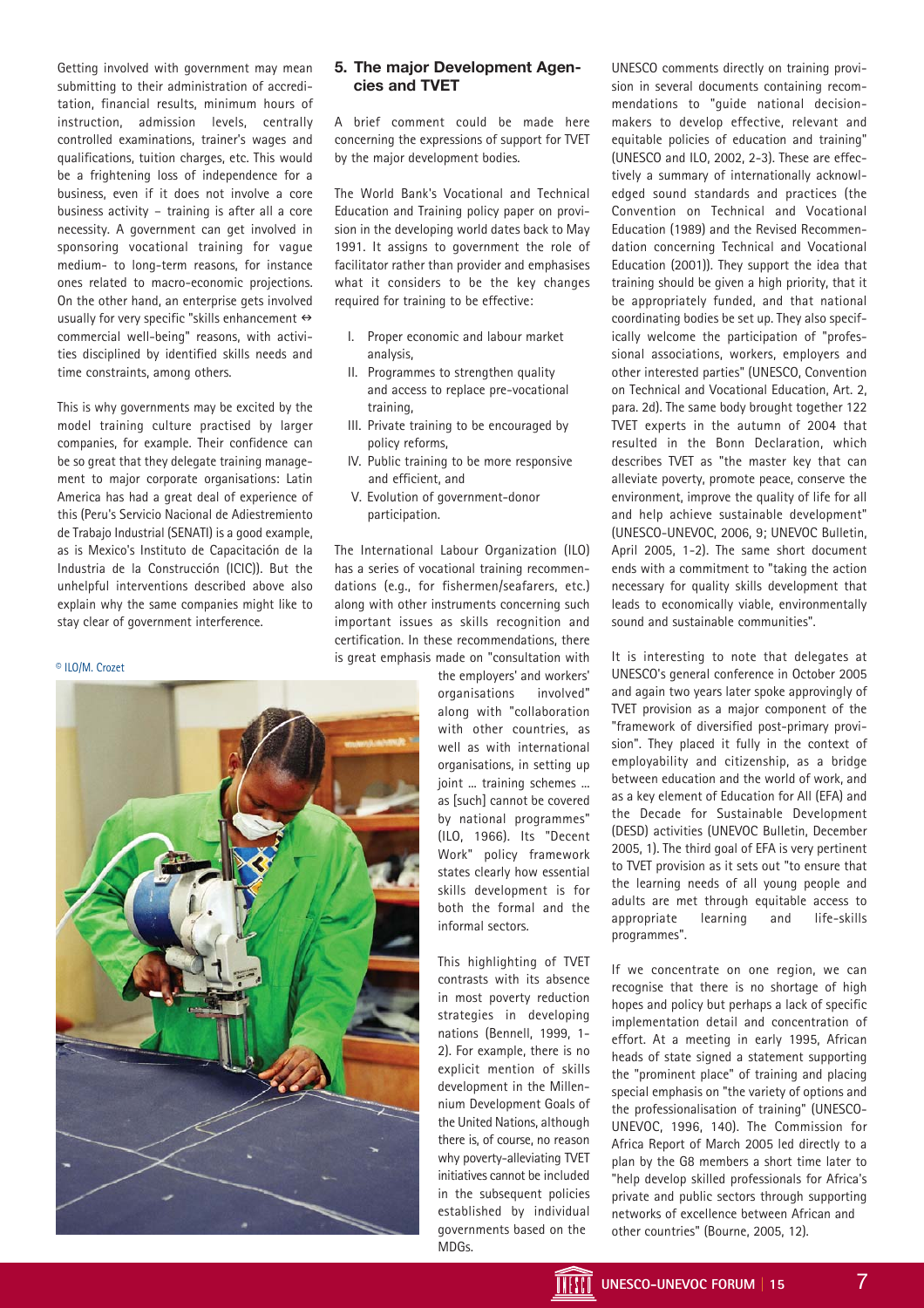The African Union suggests in its Plan for the Second Decade of Education (2006-2015) that vocational training should be integrated into the general education system (a tough challenge if only because of the immense size of the training that is done in the informal sector in that continent). It recommends that TVET should be transformed into "a mainstream activity for human capacity building in Africa" and further supports moves to "position TVET programmes and TVET institutions in Africa as vehicles for regional cooperation and ... development" (African Union, 2007, 5).19

The Southern African Development Community (SADC) has advanced quite far in its project to develop sub-regional cooperation in vocational training among its member states, guided by the "Learning for Life, Work and the Future" (or LLWF) initiative adopted in July 2002. It mentions that it hopes to achieve the best results through "a partnership approach to financing, education and training, among governments, beneficiaries and employers". (Okaka, 2003, 47).

A good example of advances in a particular sector is the "Framework for African Agricultural Productivity" (FAAP, 2004), which arose out of the New Partnership for African Development (NEPAD). A central objective of this framework is institutional capacity-building and training in agriculture and natural resources at the post-secondary level. Support from the developed world can come from former colonial powers. The Agence Intergouvernementale de la Francophonie (AIF) started supporting national TVET programmes in 2000 based on best practices, information networks, and "shared tools for collaboration" (UNESCO-UNEVOC Bulletin, Sept. 2004, 12).20 Usefully, some of these large institutions are coming together to coordinate their work: a recent example is the planned cooperation between the African Development Bank (ADB) and the AIF that originated in a meeting in Tunis in May 2007.

© FAO



#### **Endnotes**

1 For example, in the 1970s, TVET represented 22% of direct lending by the World Bank for education and training; by the 1990s it had dropped to 5% (Johanson, 2001b, 1).

2 The reputation of TVET in communities can be enhanced by such mutually beneficial measures as Thailand's "Fix It" centres, where teachers and students spend periods of a week in villages repairing tools, machinery and appliances and training locals.

 $3$  In Niger in 2002, for example, where 85% of TVET institutions were private (for-profit or non-profit), a third of these were catering only for office skills (ILO, 2002, 99).

4 The lack of faith in TVET at the national level is still prevalent: as recently as 2007, the Ugandan government left vocational and technical education out of its new Universal Post-Primary Education Training policy (Natukunda, 2007), though the 3.5% of all students who are in technical schools compared to the 96.5% in regular secondary schools helps explain this.

5 Uruguay's Interamerican Research and Documentation Centre on Vocational Training (Cinterfor) is a good example of this.

6 Japan stands out as a contrast: there, most managers and supervisors have training responsibilities as part of their duties.

7 This has been the experience of the Nemangkawi Training Institute in Indonesia.

8 Indeed so much so that an ILO writer comments that "in most countries, the degree of connectedness between training institutions in different ministries is so minimal that it is difficult to conceive of a public vocational training system" (Bennell, 1999, 12).

9 But the reworking is desperately needed. One commentator was particularly scathing of public training providers: "Public vocational institutions are organizationally, pedagogically, culturally and financially constrained to provide relevant education for the fast changing world of work" (Singh, 1998, 53)

10 The experience in northern Europe, for instance, has been that a mixture of industry consensus and cooperative unions is the driving force in establishing enterprise-based schemes.

 $11$  Indonesia would be typical of the simplest situation: pre-employment training and retraining are managed by both the Ministry of Education and of Labor, while in-plant training is principally the preserve of the Ministry of Labour

12 Indigenous ownership percentages of 51% in Nigerian oil and gas operations or Zimbabwean mines will mean that some heed would have to be made of identified skills gaps among locals and their own expressions of training provision.

13 For example, the National Education Policy 2004-2015 of the Gambia does precisely this (see Saidy, 2007).

14 This could be some sort of skills development body, with individual sectoral focuses, which administers a process of enterprise-level functional analysis to identify national occupational standards and, from these, vocational qualifications. A separate training standards body would appraise training provision and re-accredit those previously appraised. For example, the Association of National Training Agencies (CANTA) of the Caribbean Community (CARICOM) has standards that address 120 occupational areas concentrated on levels 1 (entry-level worker) to 3 (technician autonomous worker).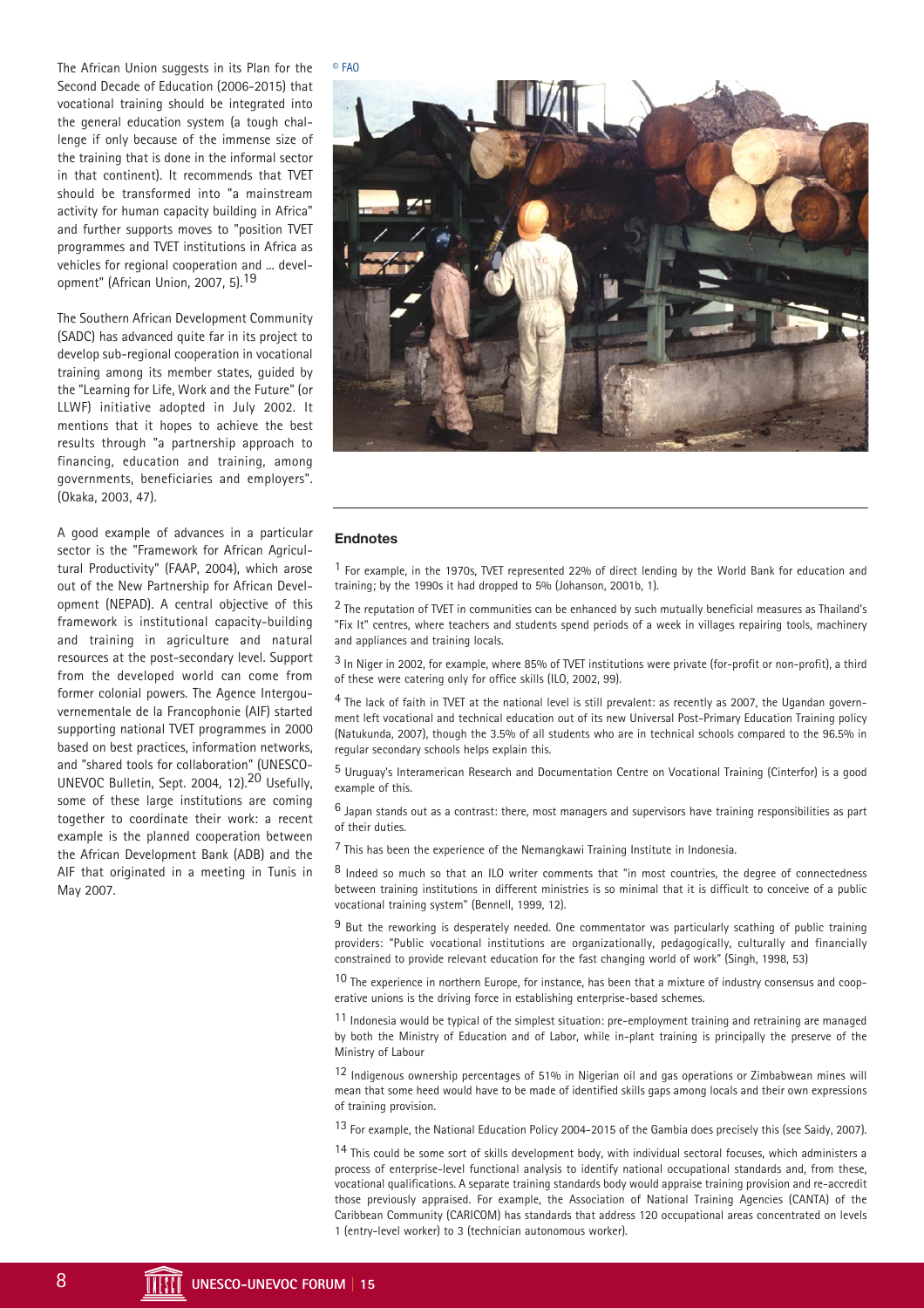<sup>15</sup> There has been undeniable progress. In late 2000, Botswana's Minister of Education was talking about countries in his region having "closer links to Europe than with each other" in TVET development but arguably the same would not be said now because of SADC initiatives and other projects.

16 A figure recommended by the ABC (Asian Business Council, 2002, 13), among many other bodies.

17 A good example is the partnership that was created in 2000 between GTZ and the Guinean government (in the guise of its Office de Formation et de Perfectionnement Professionels – ONFPP) to establish enterprise-based training schemes that would have joint learning and working places, and design and deliver demanddriven curricula for growing sectors and specific target groups (Axmann, 2004, 38-39).

18 Low-income countries devote about half their education spending to primary provision (in rich countries it is about 25%). Even so, up to a third of household discretionary income is spent on primary education (UNESCO, 2008, 32), translating into less free time and funds for training for the parents.

19 A country like the Gambia must produce its own legislation and policy documents to participate in international agreements such as these: this explains the existence of its Technical Training Act, National Training Authority Act and National Education Policy 2004-2015.

<sup>20</sup> France is the largest contributor to the educational sector among bilateral donors and, like Germany and Japan, allocates a large part of this aid to the post-primary fields.

#### **References**

Afenyadu, Dela et al. 1999. Learning to Compete: Training and Enterprise in Ghana, Kenya and South Africa. Education Research Paper No. 42. Edinburgh: Centre of African Studies, University of Edinburgh.

African Union. 2007. Strategy to Revitalize Technical and Vocational Education and Training (TVET) in Africa. Meeting of the Bureau of the Conference of Ministers of Education of the AU, 29-31 May, 2007, Addis Ababa, Ethiopia.

Ajao, Wale. "National Policy on Education (NPE) Suffers Poor Implementation," The Vanguard (Nigeria), 2 January 2008 (from www.allafrica.com).

Archer, Sean. 2007. The International Literature on Skills Training and the Scope for South African Application. Social Science Research Network, University of Cape Town.

Asia Business Council (with the NCVER). 2002. Training and Competitiveness: An Asian Firm Perspective. Hong Kong.

Atchoarena, D. 2002. Private Training: Working Group for International Cooperation in Skills Development. World Bank Study on Vocational Skills Development in Sub-Saharan Africa: A Working Group Review. Edinburgh: ILO.

Axmann, Michael. 2004. Facilitating Labour Market Entry for Youth through Enterprise-Based Schemes in Vocational Education and Training and Skills Development. SEED Working Paper No.48. Geneva: ILO.

Bennell, Paul. 1999. Learning to Change: Skills Development among the Economically Vulnerable and Socially Excluded in Developing Countries. Geneva: ILO.

Bessant, J. et al. 2003. "Putting supply chain learning into practice," in International Journal of Production Management, vol. 23, no. 2, pp.167-184.

Beveridge, M., K. King, R. Palmer and R. Wedgwood (eds.). 2005. Reintegrating Education, Skills and Work in Africa. Edinburgh: Centre of African Studies, University of Edinburgh.

Bhuwanee, Teeluck (ed.). 2006. Reforming Technical and Vocational Education in Sub-Saharan Africa. Dakar, Senegal: UNESCO/BREDA.

Bourne, Richard. 2005. The Case for a Compact in Valletta: How the Commonwealth Can Cooperate with the European and African Unions to Implement the Promises of 2005 for African Development. London: Commonwealth Policy Studies Unit.

Canagarajah, S., A. Dar, R. Nording and D. Raju. 2002. Effectiveness of Lending for Vocational Education and Training Lessons from World Bank Perspective. Washington D.C.: World Bank.

Commission for Africa. 2005. Our Common Interest: Report of the Commission for Africa. London: Department for International Development (DFID).

DFID. 2007. Technical and Vocational Skills Development. London: DFID.

European Training Foundation/World Bank. 2005. Reforming Technical Vocational Education and Training in the Middle East and North Africa: Experiences and Challenges. Luxembourg: Office for Official Publications of the European Communities.

Gardingen, Paul van and Anna Karp. "International Experience on Regional Programmes for Science and Technology: Lessons for Africa's Science and Technology Consolidated Plan of Action." September 2005. Centre for the Study of Environmental Change and Sustainability, University of Edinburgh.

Gereffi, Gary, John Humphrey and Timothy Sturgeon. 2003. "The Governance of Global Value Chains." From www.globalvaluechains.org.

Gerhards, T. 2003. "Difficulties and Prospects of Vocational Education in Africa -MISREOR'S Experiences," in European Journal of Vocational Education-CEDEFOP, 29, 52-62.

Grierson, John (ed.). 2002. Practices and Trends in Formal Sector Enterprise-Based Training in Africa. Turin: ILO.

Hobbs, E. J. et al. 1996. "A transaction cost approach to supply chain management," in Supply Chain Management: An International Journal, vol. 1, no.2, pp. 15-27.

Haan, Hans Christian. 2006. Training for Work in the Informal Micro-Enterprise Sector: Fresh Evidence from Sub-Saharan Africa. Dordrecht: Springer.

ILO. N. D. The Changing Role of Government and Other Stakeholders in Vocational Education and Training. Geneva: Training Policies and Systems Branch, ILO.

ILO. 1966. ILO Instruments Concerning Qualifications/Skills Recognition and Certification. Example is "Vocational Training (Fishermen) Recommendations, adopted 21/6/1966. Accesed from http://ilo-mirror.library.cornell.edu/public/english/employment/skills/recomm/topic\_i/t22\_ilo.htm#3

ILO. 2005. Vocational Training and Skills Development in the Poverty Reduction Strategy Papers: A Preliminary Review. Geneva: Skills and Employability Department, ILO. ILO/NORRAG. 2008. Post-Primary Education and Skills Development. Geneva: ILO.

Johanson, Richard K. 2001a. Review of World Bank Projects in Technical-Vocational Education and Training (TVET), 1990-2000. Washington D.C.: World Bank.